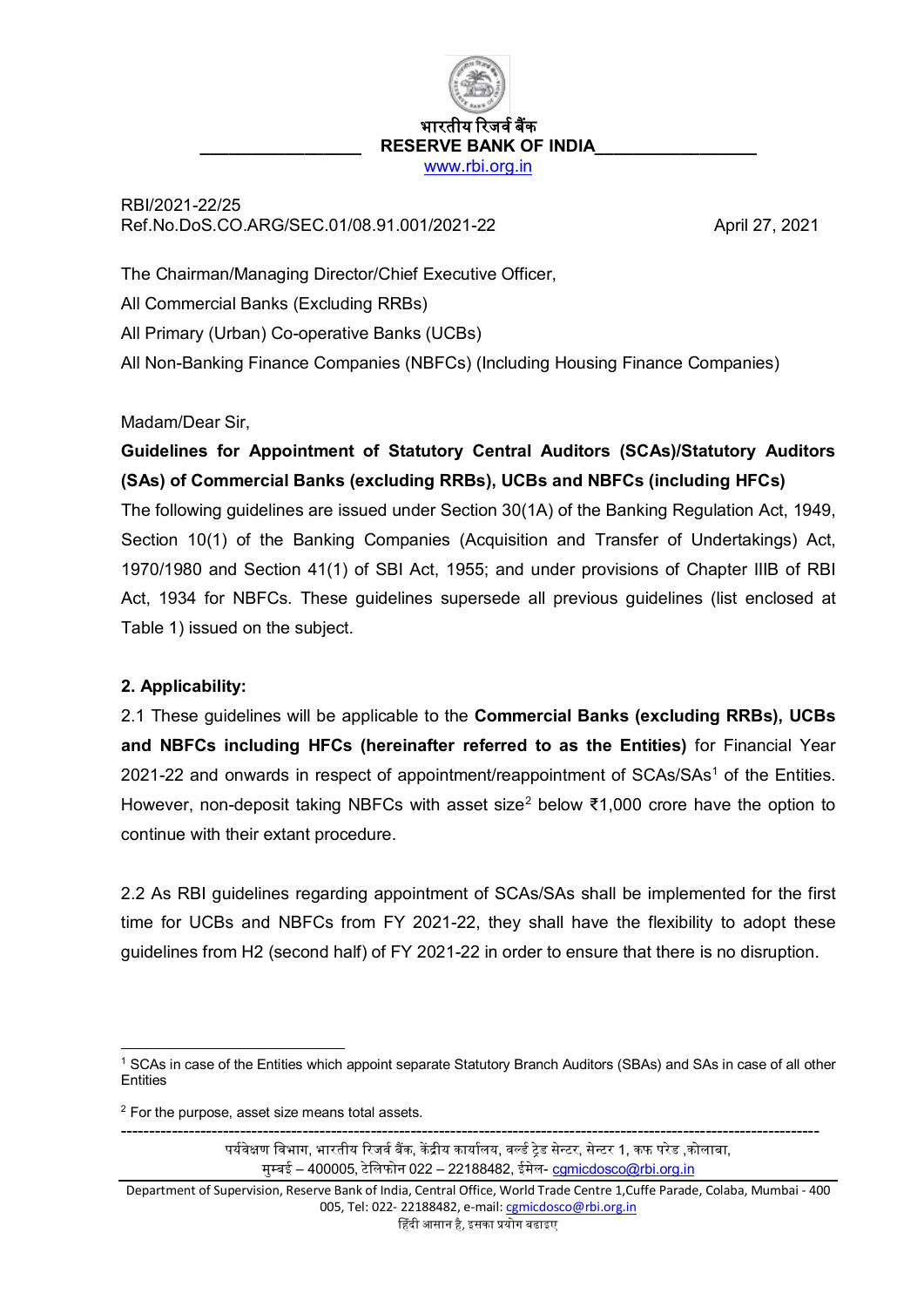

## **3. Prior Approval of RBI:**

3.1 Commercial Banks (excluding RRBs) and UCBs will be required to take prior approval of RBI (Department of Supervision) for appointment/reappointment of SCAs/SAs, on an annual basis in terms of the above-mentioned statutory provisions. For the purpose, they should apply to Department of Supervision, RBI before 31<sup>st</sup> July of the reference year and the Public Sector Banks (PSBs) shall approach RBI within one month of receipt of list of eligible audit firms from RBI.

3.2 For the purpose, all Commercial Banks (excluding RRBs) in India and UCBs under Mumbai Region shall approach the Central Office of RBI (Department of Supervision). Other UCBs shall approach the concerned Regional Office of RBI (Department of Supervision), under whose jurisdiction their Head Office is located.

3.3 While NBFCs do not have to take prior approval of RBI for appointment of SCAs/SAs, all NBFCs need to inform RBI (to the same office as applicable to UCBs, as stated in Para 3.2 above) about the appointment of SCAs/SAs for each year by way of a certificate in **Form A** within one month of such appointment.

## **4. Number of SCAs / SAs and Branch Coverage**

4.1 For Entities with asset size of ₹15,000 crore and above as at the end of previous year, the statutory audit should be conducted under joint audit of a minimum of two audit firms [Partnership firms/Limited Liability Partnerships (LLPs)]. All other Entities should appoint a minimum of one audit firm (Partnership firm/LLPs) for conducting statutory audit. It shall be ensured that joint auditors of the Entity do not have any common partners and they are not under the same network<sup>[3](#page-1-0)</sup> of audit firms. Further, the Entity may finalise the work allocation among SCAs/SAs, before the commencement of the statutory audit, in consultation with their SCAs/SAs.

4.2 The Entities should decide on the number of SCAs/SAs based on a Board/Local Management Committee (LMC) Approved Policy, *inter alia*, taking into account the relevant factors such as the size and spread of assets, accounting and administrative units, complexity of transactions, level of computerization, availability of other independent audit inputs, identified risks in financial reporting, etc.

<span id="page-1-0"></span><sup>&</sup>lt;sup>3</sup> As defined in Rule 6(3) of the Companies (Audit & Auditors) Rules, 2014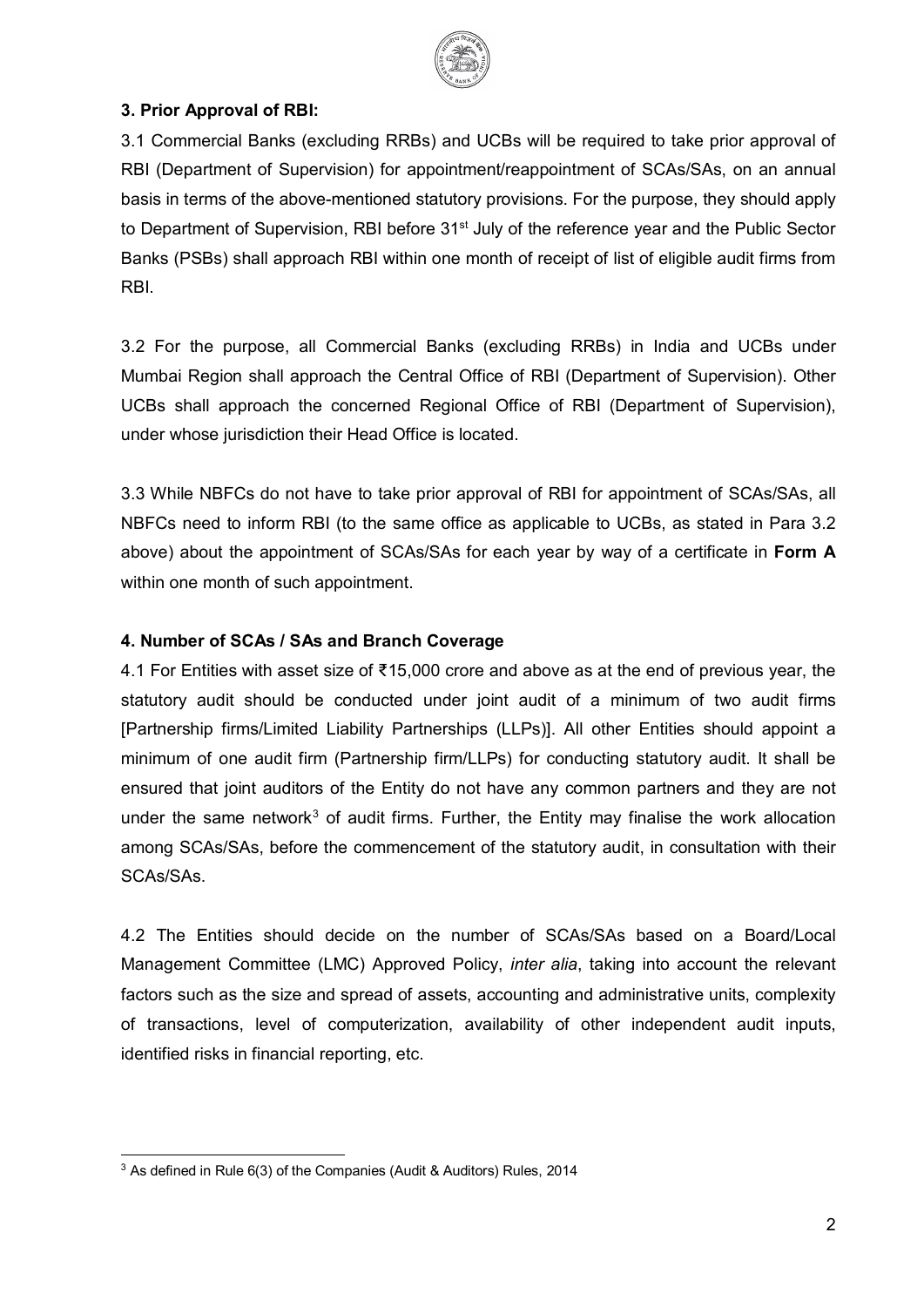

Considering the above factors and the requirements of the Entity, the actual number of SCAs/SAs to be appointed shall be decided by the respective Boards/LMC, subject to the following limits:

| SI. No. | <b>Asset Size of the Entity</b>                                     | <b>Maximum number of SCAs/SAs</b> |
|---------|---------------------------------------------------------------------|-----------------------------------|
| 1.      | Upto ₹5,00,000 crore                                                |                                   |
| 2.      | Above $\overline{\xi}$ 5,00,000 crore and Upto<br>₹ 10,00,000 crore | 6                                 |
| 3.      | Above ₹ 10,00,000 crore and Upto<br>₹ 20,00,000 crore               | 8                                 |
| 4.      | Above ₹ 20,00,000 crore                                             | 12                                |

The above limits have been prescribed to ensure that the number of SCAs/SAs appointed by the Entities are adequate, commensurate with the asset size and extent of operations of the Entities, with a view to ensure that audits are conducted in a timely and effective manner. This will be subject to review in future based on the experience.

4.3 In terms of RBI guidelines on 'Norms on eligibility, empanelment and selection of Statutory Branch Auditors in Public Sector Banks (PSBs)', PSBs shall allot the Top 20 branches (to be selected strictly in order of the level of outstanding advances) to SCAs in such a manner as to cover a minimum of 15% of total gross advances of the bank by SCAs. For other Entities (excluding Payment Banks and Core Investment Companies), SCAs/SAs shall visit and audit at least the Top 20 branches/Top 20% of the branches of the Entities (in case of Entities having less than 100 branches), to be selected in order of the level of outstanding advances, in such a manner as to cover a minimum of 15% of total gross advances of the Entities. In addition, the banking companies and NBFCs shall ensure adherence to the provisions of Section 143 (8) of the Companies Act, 2013 regarding audit of accounts of all branches.

#### **5. Eligibility Criteria of Auditors**

Each Entity is required to appoint audit firm(s) as its SCA(s)/SA(s) fulfilling the eligibility norms as prescribed in **[Annex I](#page-6-0)**.

## **6. Independence of Auditors**

6.1 For Commercial Banks (excluding RRBs) and NBFCs<sup>[4](#page-2-0)</sup>, the Audit Committee of the Board (ACB)/ LMC shall monitor and assess the independence of the auditors and conflict of interest position in terms of relevant regulatory provisions, standards and best practices. Any concerns

<span id="page-2-0"></span> <sup>4</sup> For the NBFCs which are required to constitute an Audit Committee of the Board (ACB) in terms of Para 70 (1) of Master Direction - Non-Banking Financial Company - [Systemically Important Non-Deposit taking Company and](https://www.rbi.org.in/Scripts/BS_ViewMasDirections.aspx?id=10586)  [Deposit taking Company \(Reserve Bank\) Directions, 2016](https://www.rbi.org.in/Scripts/BS_ViewMasDirections.aspx?id=10586) to be read with Section 177 of the Companies Act, 2013.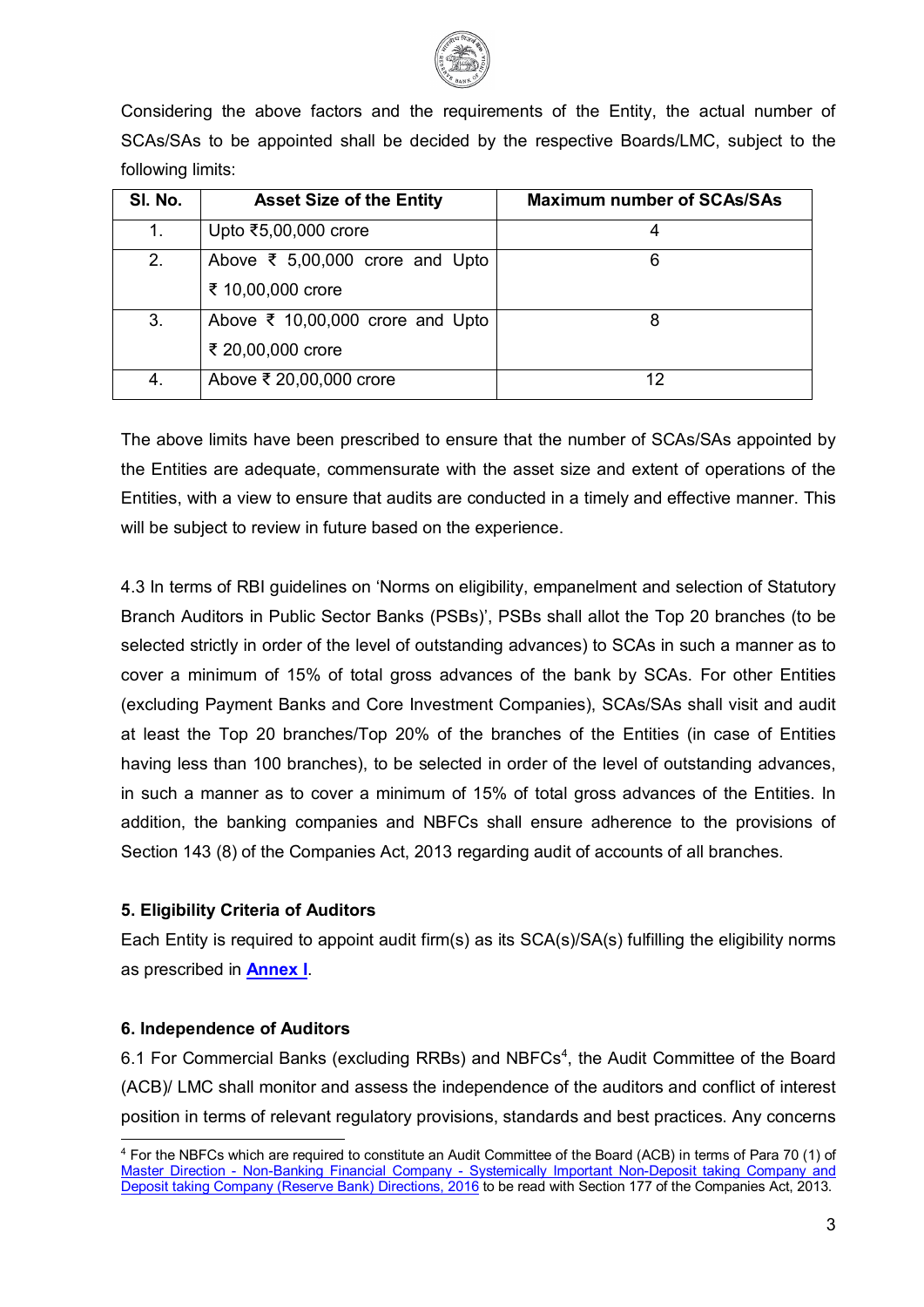

in this regard may be flagged by the ACB/LMC to the Board of Directors of the Commercial Bank (excluding RRBs)/NBFC and concerned Senior Supervisory Manager (SSM)/Regional Office (RO) of RBI.

For UCBs/remaining NBFCs, the Board of Directors shall monitor and assess the independence of the auditors. Any concerns in this regard may be flagged by the Board of the UCB/NBFC to the concerned SSM/RO of RBI.

6.2 In case of any concern with the Management of the Entities such as non-availability of information/non-cooperation by the Management, which may hamper the audit process, the SCAs/SAs shall approach the Board<sup>[5](#page-3-0)</sup>/ACB/LMC of the Entity, under intimation to the concerned SSM/RO of RBI.

6.3 Concurrent auditors of the Entity should not be considered for appointment as SCAs/SAs of the same Entity. The audit of the Entity and any entity with large exposure<sup>[6](#page-3-1)</sup> to the Entity for the same reference year should also be explicitly factored in while assessing independence of the auditor.

6.4 The time gap between any non-audit works (services mentioned at Section 144 of Companies Act, 2013, Internal assignments, special assignments, etc.) by the SCAs/SAs for the Entities or any audit/non-audit works for its group entities should be at least one year, before or after its appointment as SCAs/SAs. However, during the tenure as SCA/SA, an audit firm may provide such services to the concerned Entities which may not normally result in a conflict of interest<sup>7</sup>, and Entities may take their own decision in this regard, in consultation with the Board/ACB/LMC.

6.5 The restrictions as detailed in para 6.3 and 6.4 above, should also apply to an audit firm under the same network<sup>[8](#page-3-3)</sup> of audit firms or any other audit firm having common partners.

## **7**. **Professional Standards of SCAs/SAs**

7.1 The SCAs/SAs shall be strictly guided by the relevant professional standards in discharge of their audit responsibilities with highest diligence.

<span id="page-3-0"></span> $5$  Board shall be directly approached only when ACB is non-existent in the Entity or the auditors notice a matter of concern involving any member of the ACB.

<span id="page-3-1"></span> $6$  As defined in RBI instructions on 'Large Exposures Framework'

<span id="page-3-2"></span><sup>7</sup>A conflict would not normally be created in the case of the following special assignments (indicative list):

<sup>(</sup>i) Tax audit, tax representation and advice on taxation maters, (ii) Audit of interim financial statements.

<sup>(</sup>iii) Certificates required to be issued by the statutory auditor in compliance with statutory or regulatory requirements. (iv) reporting on financial information or segments thereof

<span id="page-3-3"></span><sup>&</sup>lt;sup>8</sup> As defined in Rule 6(3) of the Companies (Audit & Auditors) Rules, 2014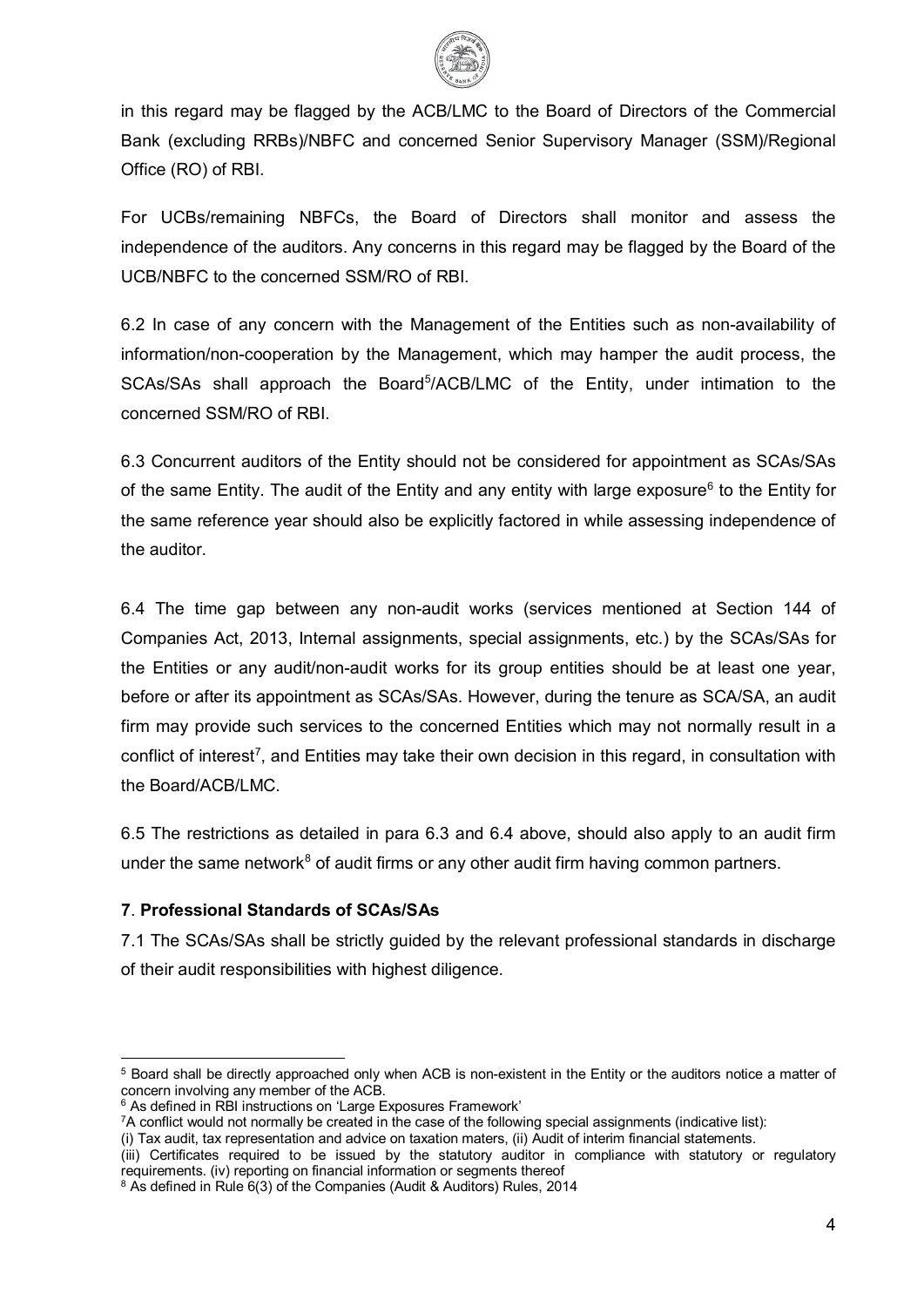

7.2 The Board<sup>[9](#page-4-0)</sup>/ACB/LMC of Entities shall review the performance of SCAs/SAs on an annual basis. Any serious lapses/negligence in audit responsibilities or conduct issues on part of the SCAs/SAs or any other matter considered as relevant shall be reported<sup>[10](#page-4-1)</sup> to RBI within two months from completion of the annual audit. Such reports should be sent with the approval/recommendation of the Board/ACB/LMC, with the full details of the audit firm.

7.3 In the event of lapses in carrying out audit assignments resulting in misstatement of an Entity's financial statements, and any violations/lapses vis-à-vis the RBI's directions/guidelines regarding the role and responsibilities of the SCAs/SAs in relation to Entities, the SCAs/SAs would be liable to be dealt with suitably under the relevant statutory/regulatory framework.

#### **8. Tenure and Rotation**

8.1. In order to protect the independence of the auditors/audit firms, Entities will have to appoint the SCAs/SAs for a continuous period of three years<sup>[11](#page-4-2)</sup>, subject to the firms satisfying the eligibility norms each year. Further, Commercial Banks (excluding RRBs) and UCBs can remove the audit firms during the above period only with the prior approval of the concerned office of RBI (Department of Supervision), as applicable for prior approval for appointment, as mentioned at Para 3.2 of this circular. NBFCs removing the SCAs/SAs before completion of three years tenure shall inform concerned SSM/RO at RBI about it, along with reasons/justification for the same, within a month of such a decision being taken.

8.2 An audit firm would not be eligible for reappointment in the same Entity for six years (two tenures) after completion of full or part of one term of the audit tenure<sup>[12](#page-4-3)</sup>. However, audit firms can continue to undertake statutory audit of other Entities.

8.3. One audit firm can concurrently take up statutory audit of a maximum of four Commercial Banks [including not more than one PSB or one All India Financial Institution (NABARD, SIDBI, NHB, EXIM Bank) or RBI], eight UCBs and eight NBFCs during a particular year, subject to compliance with required eligibility criteria and other conditions for each Entity and

<span id="page-4-0"></span> <sup>9</sup> Board shall review the performance of SCAs/SAs in case ACB is non-existent in the Entity.

<span id="page-4-1"></span><sup>10</sup> [Circular dated March 26, 2004](https://www.rbi.org.in/Scripts/NotificationUser.aspx?Id=1630&Mode=0) on 'Assessment of Performance of Statutory Auditors' addressed to the PSBs has been superseded by this circular.

<span id="page-4-2"></span><sup>11</sup> Office of C&AG will continue to appoint Statutory Auditors of the Government Companies and Government Controlled Other Companies under Section 139 (5) and 139 (7) of the Companies Act, 2013. Such Companies are also subject to supplementary/test audit by the Office of C&AG under Section 143 (6) and (7) of the said Act. Such Entities will be guided by the C&AG Guidelines regarding tenure and rotation policy. However, such appointments for Jammu & Kashmir Bank Ltd. and India Post Payments Bank Ltd. will be done by the Office of C&AG with RBI's concurrence. Further, the audit firms which have already completed tenure of 1 year or 2 years with any Entity may be permitted to complete the balance tenure only, i.e. 2 years and 1 year respectively, if they fulfill the eligibility norms on an annual basis.

<span id="page-4-3"></span> $12$  In case an audit firm has conducted audit of any Entity for part-tenure (1 year or 2 years) and then not appointed for remainder tenure, they also would not be eligible for reappointment in the same Entity for six years from completion of part-tenure.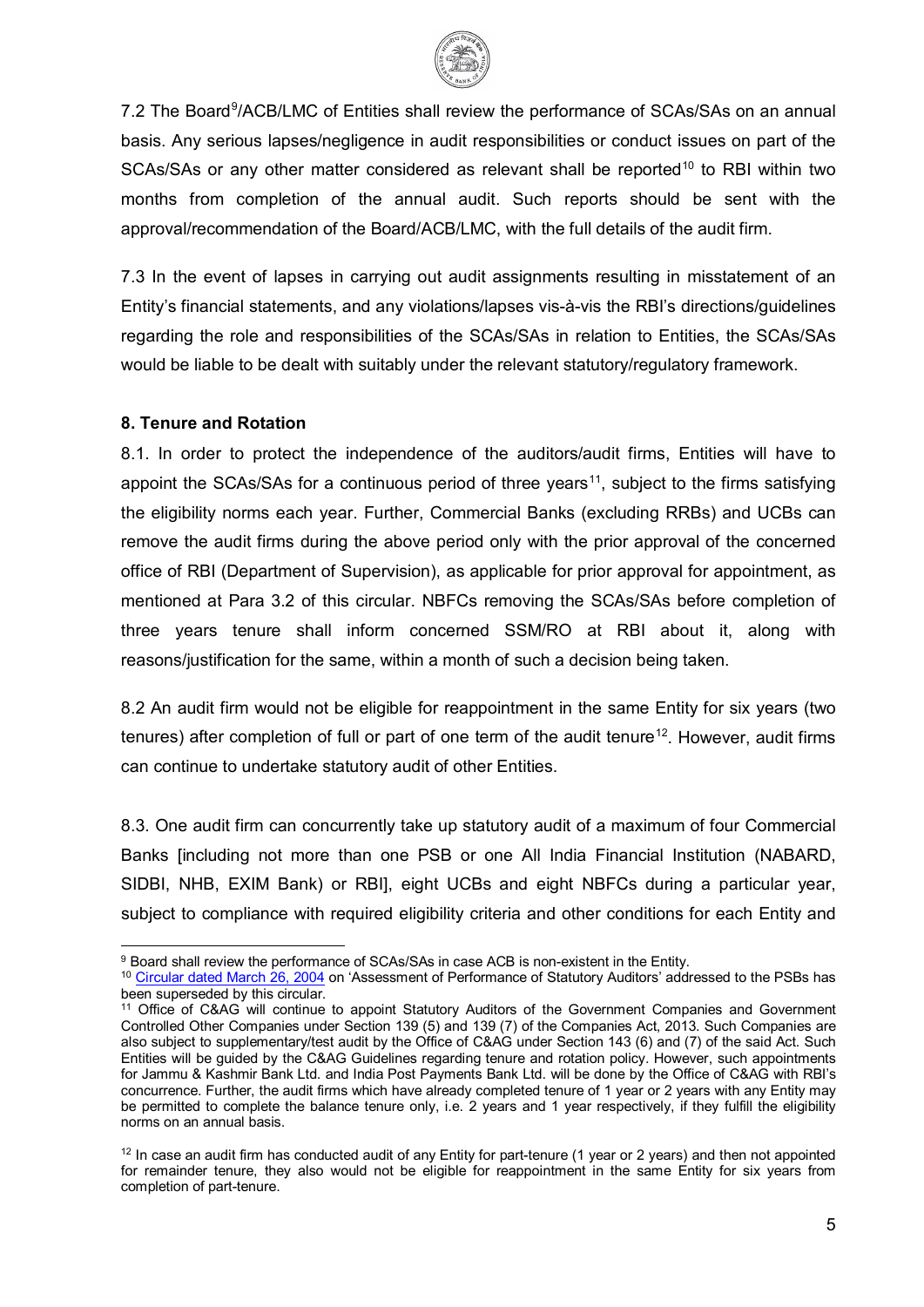

within overall ceiling prescribed by any other statutes or rules. For clarity, the limits prescribed for UCBs exclude audit of other co-operative societies by the same audit firm. For the purpose of this circular, a group of audit firms having common partners and/or under the same network, will be considered as one entity and they will be considered for allotment of SCA/SA accordingly. Shared/Sub-contracted audit by any other/associate audit firm under the same network of audit firms is not permissible. The incoming audit firm shall not be eligible if such audit firm is associated with the outgoing auditor or audit firm under the same network of audit firms.

#### **9. Audit Fees and Expenses**

9.1 The audit fees for SCAs/SAs of all the Entities shall be decided in terms of the relevant statutory/regulatory provisions. Public Sector Banks will continue to be guided by relevant RBI instructions in the matter.

9.2 The audit fees for SCAs/SAs of all the Entities shall be reasonable and commensurate with the scope and coverage of audit, size and spread of assets, accounting and administrative units, complexity of transactions, level of computerization, identified risks in financial reporting, etc.

9.3 The Board/ACB/LMC of Entities shall make recommendation to the competent authority as per the relevant statutory/regulatory instructions for fixing audit fees of SCAs/SAs.

## **10. Statutory Audit Policy and Appointment Procedure**

10.1 Each Entity shall formulate a Board/LMC Approved Policy to be hosted on its official website/public domain and formulate necessary procedure thereunder to be followed for appointment of SCAs/SAs. Apart from conforming to all relevant statutory/regulatory requirements in addition to these instructions, this should afford necessary transparency and objectivity for most key aspects of this important assurance function.

10.2 Guidelines on minimum procedural requirements are given at **[Annex II](#page-9-0)**.

Yours faithfully,

(Ajay Kumar Choudhary) Chief General Manager-In-Charge

FAQs - [Guidelines for Appointment of Statutory Central Auditors \(SCAs\)/Statutory Auditors](https://rbi.org.in/Scripts/FAQView.aspx?Id=141)  [\(SAs\) of Commercial Banks \(excluding RRBs\), UCBs and NBFCs \(including HFCs\)](https://rbi.org.in/Scripts/FAQView.aspx?Id=141)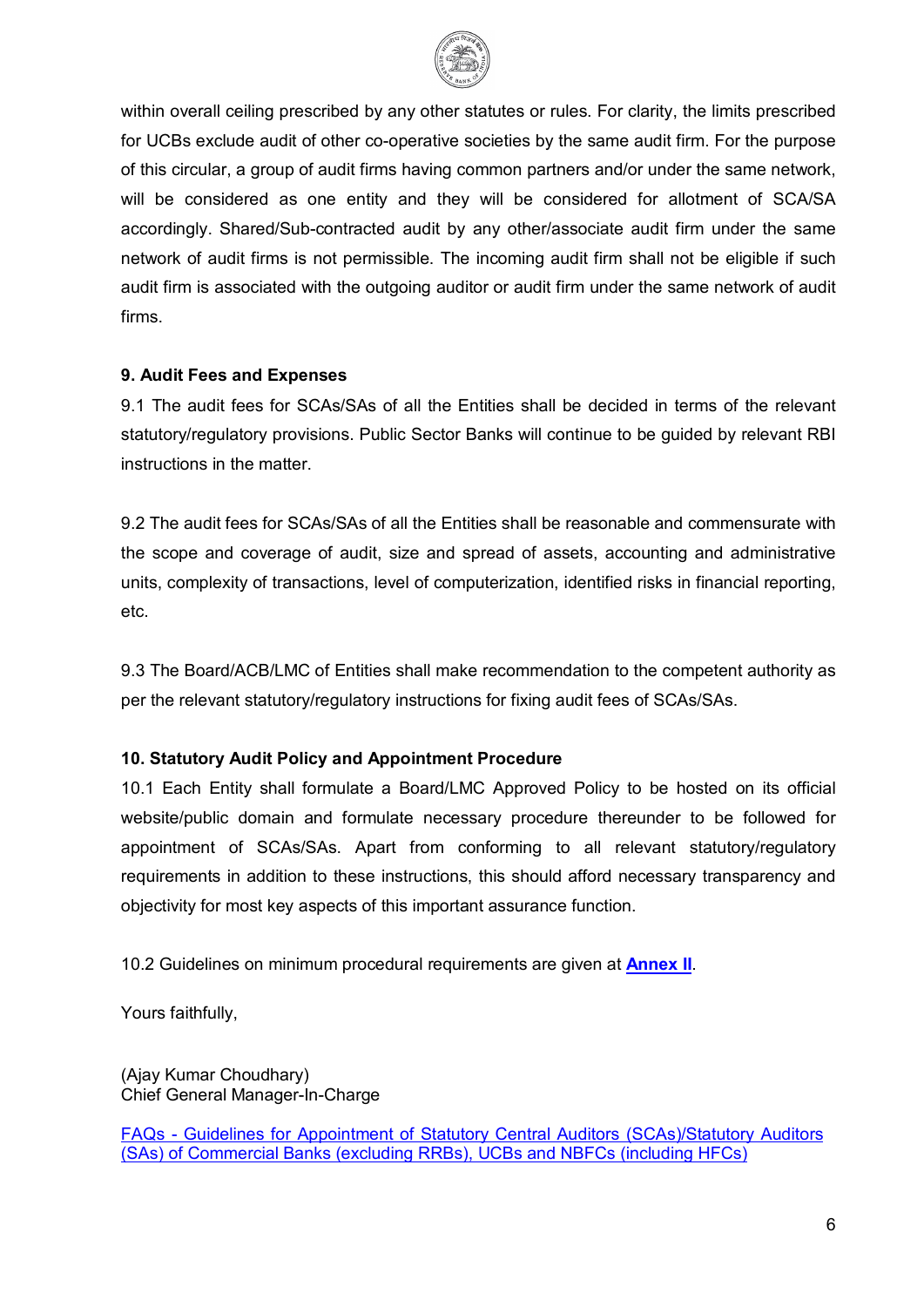

## <span id="page-6-0"></span>**Eligibility Criteria for Appointment as SCA/SA**

#### **A. Basic Eligibility**

| <b>Asset Size of</b> | <b>Minimum</b>   | Out of total      | <b>Minimum</b>   | <b>Minimum</b>    | <b>Minimum</b>      |
|----------------------|------------------|-------------------|------------------|-------------------|---------------------|
| Entity as on         | No. of           | FTPs,             | No. of Full      | No. of            | No. of              |
| 31st March of        | <b>Full-Time</b> | <b>Minimum</b>    | <b>Time</b>      | years of          | <b>Professional</b> |
| <b>Previous Year</b> | partners         | No. of            | Partners/        | <b>Audit</b>      | staff               |
|                      | (FTPs)           | <b>Fellow</b>     | <b>Paid CAs</b>  | <b>Experience</b> |                     |
|                      | associated       | <b>Chartered</b>  | with             | of the firm       | Note 4              |
|                      | with the         | <b>Accountant</b> | <b>CISA/ISA</b>  |                   |                     |
|                      | firm for a       | (FCA)             | Qualification    | Note 3            |                     |
|                      | period of        | <b>Partners</b>   |                  |                   |                     |
|                      | at least         | associated        | Note 2           |                   |                     |
|                      | three $(3)$      | with the          |                  |                   |                     |
|                      | years            | firm for a        |                  |                   |                     |
|                      |                  | period of at      |                  |                   |                     |
|                      | Note 1           | least             |                  |                   |                     |
|                      |                  | three $(3)$       |                  |                   |                     |
|                      |                  | years             |                  |                   |                     |
| Above ₹15,000        | 5                | $\overline{4}$    | $\overline{2}$   | 15                | 18                  |
| crore                |                  |                   |                  |                   |                     |
| Above ₹ 1,000        | 3                | $\overline{2}$    | $\mathbf{1}$     | 8                 | 12                  |
| crore and Up to      |                  |                   |                  |                   |                     |
| ₹15,000 crore        |                  |                   |                  |                   |                     |
| ₹1,000<br>Upto       | $\overline{2}$   | $\mathbf{1}$      | $\overline{1^*}$ | 6                 | 8                   |
| crore                |                  |                   |                  |                   |                     |

\* Not mandatory for UCBs/NBFCs with asset size of upto ₹ 1,000 crore.

**Note 1:** There should be at least one-year continuous association of partners with the firm as on the date of empanelment (for PSBs)/ shortlisting (for other Entities) for considering them as full time partners. Further, for appointment as SCAs/SAs of all Commercial Banks (excluding RRBs), and other Entities with asset size above ₹ 1,000 crore, at least two partners of the firm shall have continuous association with the firm for at least 10 years.

For all Commercial Banks (excluding RRBs), and UCBs/NBFCs with asset size above ₹ 1,000 crore, the full-time partner's association with the firm would mean exclusive association. The definition of 'exclusive association' will be based on the following criteria:

(a) The full-time partner should not be a partner in other firm/s.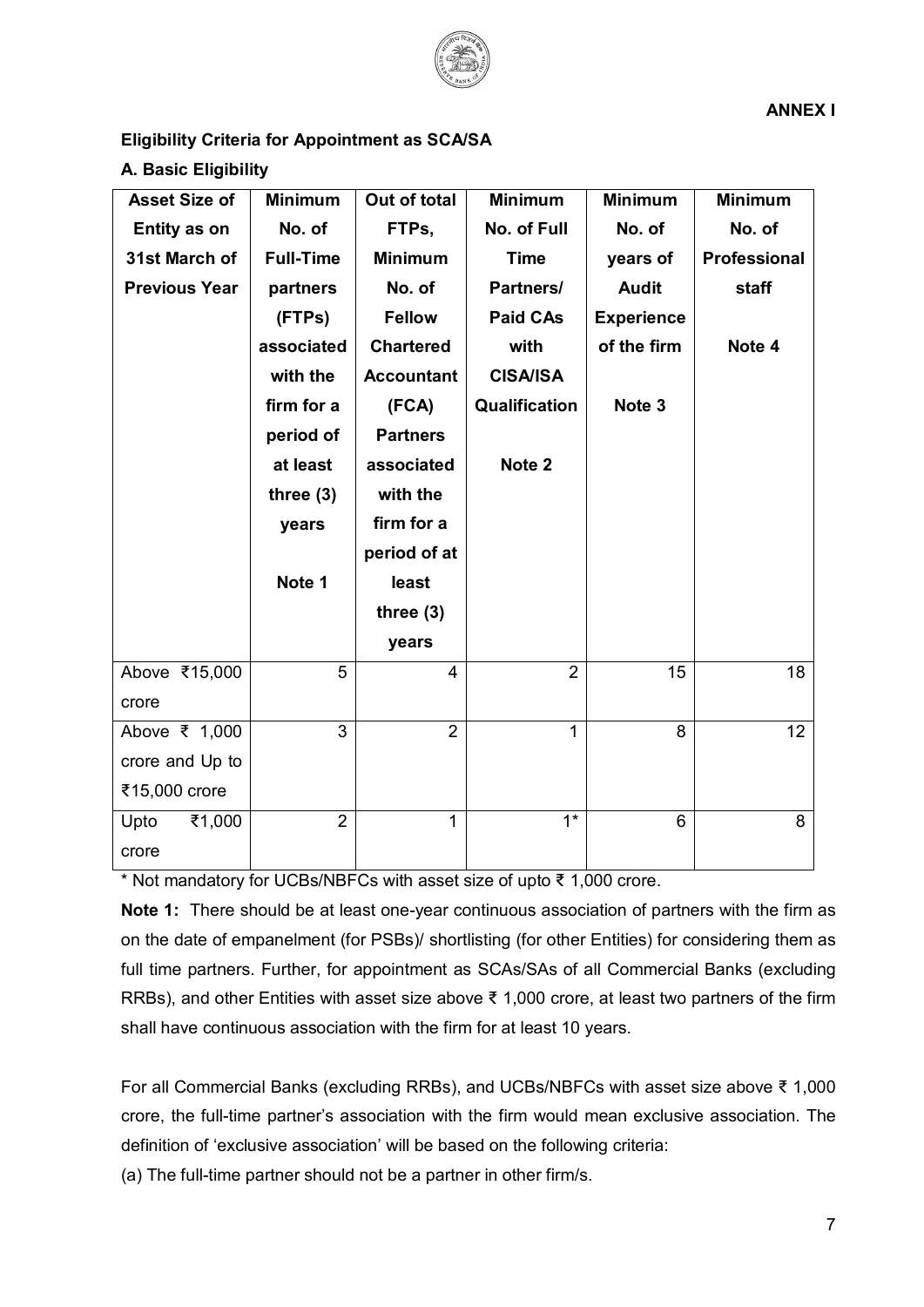

(b) She/He should not be employed full time / part time elsewhere.

(c) She/He should not be practicing in her/his own name or engaged in practice otherwise or engaged in other activity which would be deemed to be in practice under Section 2(2) of the Chartered Accountants Act, 1949.

(d) In case of PSBs, the income of the partner from the firm/LLP should not be below the threshold limits prescribed by the Office of C&AG for the purpose of consideration as full-time partners for appointment as auditors of Public Sector Undertakings. For other Entities, the Board/ACB/LMC shall examine and ensure that the income of the partner from the firm/LLP is adequate for considering them as full-time exclusively associated partners, which will ensure the capability of the firm for the purpose.

#### **Note 2:** CISA/ISA Qualification:

For UCBs and NBFCs with asset size upto ₹ 1,000 crore, there is no minimum requirement in this regard. However, such Entities may give priority to firms with full time partners or full time CAs having CISA/ISA qualification. There should be at least one-year continuous association of Paid CAs with CISA/ISA qualification with the firm as on the date of empanelment (for PSBs)/ shortlisting (for other Entities) for considering them as Paid CAs with CISA/ISA qualification for the purpose.

#### **Note 3:** Audit Experience:

For Commercial Banks (excluding RRBs), audit experience shall mean experience of the audit firm as Statutory Central/Branch Auditor of Commercial Banks (excluding RRBs)/ AIFIs. For UCBs and NBFCs, audit experience shall mean experience of the audit firm as Statutory Central/Branch Auditor of Commercial Banks (excluding RRBs)/ UCBs/NBFCs/ AIFIs. In case of merger and demerger of audit firms, merger effect will be given after 2 years of merger while demerger will be effected immediately for this purpose.

#### **Note 4:** Professional Staff

Professional staff includes audit and article clerks with knowledge of book-keeping and accountancy and who are engaged in on-site audits but excludes typists/stenos/computer operators/ secretaries/subordinate staff, etc. There should be at least one-year continuous association of professional staff with the firm as on the date of empanelment (for PSBs)/ shortlisting (for other Entities) for considering them as professional staff for the purpose.

#### **B. Additional Consideration**

(i) The audit firm, proposed to be appointed as SCAs/SAs for Entities, should be duly qualified for appointment as auditor of a company in terms of Section 141 of the Companies Act, 2013.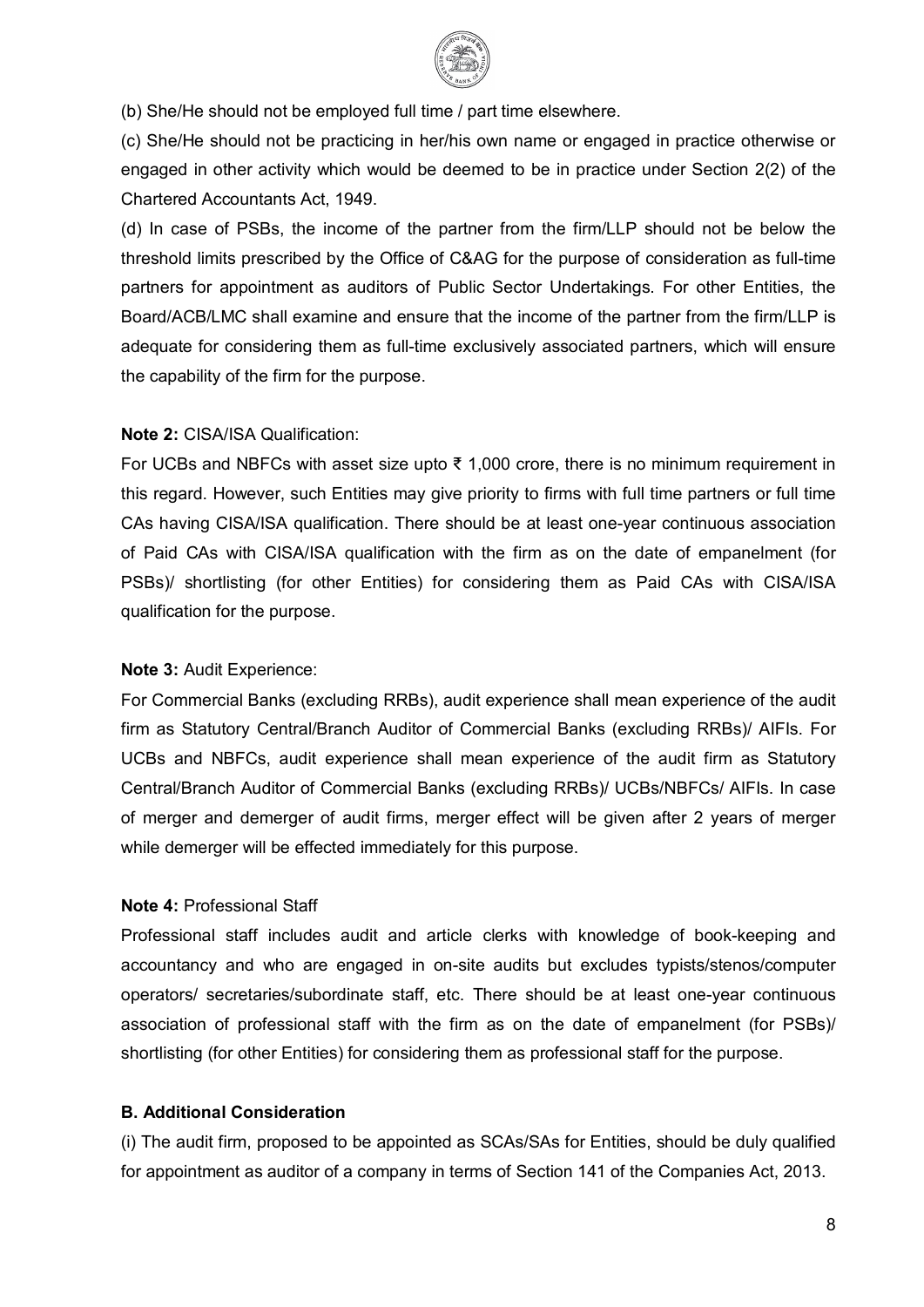

(ii) The audit firm should not be under debarment by any Government Agency, National Financial Reporting Authority (NFRA), the Institute of Chartered Accountants of India (ICAI), RBI or Other Financial Regulators.

(iii) The Entities shall ensure that appointment of SCAs/SAs is in line with the ICAI's Code of Ethics/any other such standards adopted and does not give rise to any conflict of interest.

(iv) If any partner of a Chartered Accountant firm is a director in any Public Sector Bank (PSB), the said firm shall not be appointed as SCA/SA of any PSB. Further, if any partner of a Chartered Accountant firm is a director in any Entity, the said firm shall not be appointed as SCA/SA of any of the group entities<sup>[13](#page-8-0)</sup> of that Entity.

(v) The auditors for Entities with asset size above ₹1,000 crore should preferably have capability and experience in deploying Computer Assisted Audit Tools and Techniques (CAATTs) and Generalized Audit Software (GAS), commensurate with the degree/ complexity of computer environment of the Entities where the accounting and business data reside in order to achieve audit objectives.

(vi) For audit of UCBs, the SA of the firm should have a fair knowledge of the functioning of the cooperative sector and shall preferably have working knowledge of the language of the state in which the UCB/branch of the UCB is located.

## **C. Continued Compliance with basic eligibility criteria**

In case any audit firm (after appointment) does not comply with any of the eligibility norms (on account of resignation, death etc. of any of the partners, employees, action by Government Agencies, NFRA, ICAI, RBI, other Financial Regulators, etc.), it may promptly approach the Entity with full details. Further, the audit firm shall take all necessary steps to become eligible within a reasonable time and in any case, the audit firm should be complying with the above norms before commencement of Annual Statutory Audit for Financial Year ending 31<sup>st</sup> March and till the completion of annual audit.

In case of any extraordinary circumstance after the commencement of audit, like death of one or more partners, employees, etc., which makes the firm ineligible with respect to any of the eligibility norms, RBI will have the discretion to allow the concerned audit firm to complete the audit, as a special case.

<span id="page-8-0"></span><sup>&</sup>lt;sup>13</sup> For the purpose of this circular, Group entities shall mean two or more entities related to each other through any of the following relationships, viz. Subsidiary – parent (defined in terms of AS 21), Joint venture (defined in terms of AS 27), Associate (defined in terms of AS 23), Promoter-promotee [as provided in the SEBI (Acquisition of Shares and Takeover) Regulations, 1997] for listed companies, a related party (defined in terms of AS 18), Common brand name, and investment in equity shares of 20% and above.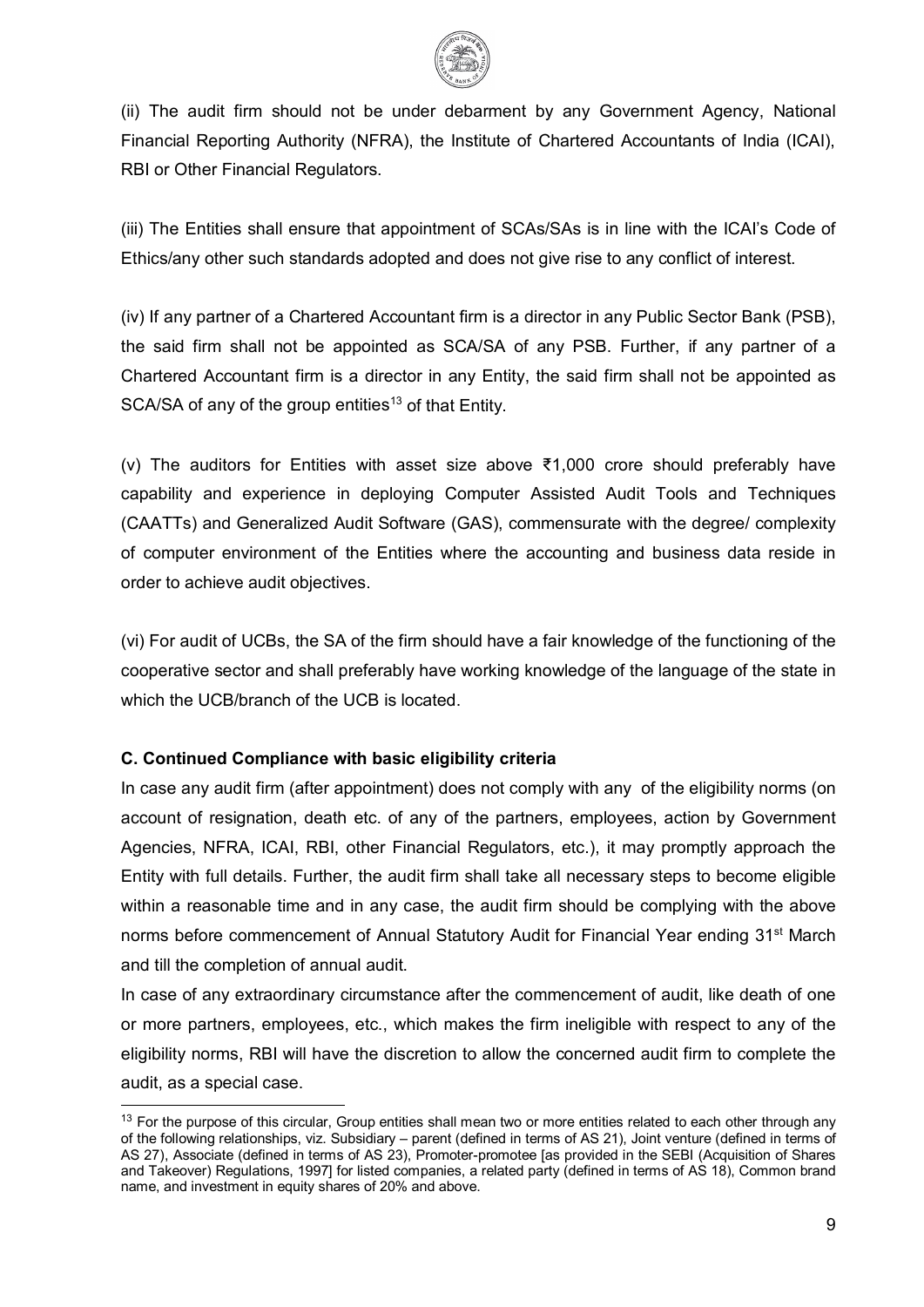

#### <span id="page-9-0"></span>**Procedure for Appointment of SCAs/SAs**

1. The Entities shall shortlist minimum of 2 audit firms for every vacancy of SCAs/SAs so that even if firm at first preference is found to be ineligible/refuses appointment, the firm at second preference can be appointed and the process of appointment of SCAs/SAs does not get delayed. However, in case of reappointment of SCAs/SAs by banks/UCBs till completion of tenure of continuous term of 3 years, there would not be any requirement of shortlisting and sending names of multiple audit firms to RBI while seeking approval to appointment.

2. The banking companies shall continue to follow the existing procedure followed by them for selection of SCAs/SAs. They shall place the name of shortlisted audit firms, in order of preference, before their ACB/LMC for selection as SCAs/SAs. Upon selection of SCAs/SAs by the bank in consultation with their ACB/LMC and verifying their compliance with the eligibility norms prescribed by RBI, the bank shall seek RBI's prior approval for appointment of SCAs/SAs.

3. For PSBs, empanelment of audit firms eligible for appointment as SCAs will continue to be done by the Office of C&AG, based on the norms prescribed by RBI, as on January 1 of the relevant year.

The list of firms as furnished by C&AG to RBI will be subjected to scrutiny by RBI for identifying the eligible firms and excluding audit firms who have been denied audit by  $C\&AG/RBI$ . RBI will forward a single list<sup>[14](#page-9-1)</sup> of all audit firms eligible for appointment as SCAs to all PSBs on an annual basis. PSBs shall shortlist audit firms from the said list of eligible audit firms as received from RBI, based on certain objective criteria (like number of full time partners, number of professional staff, number of CISA/ISA qualified partners/paid CAs, number of FCAs, etc.) as laid down in the bank's policy for appointment of statutory auditors. Further, the PSBs shall place the list of shortlisted firms, in order of preference, before the ACB for selection of SCAs in a transparent manner. Upon selection of SCAs by the PSBs in consultation with their ACB and verifying their compliance with the eligibility norms prescribed by RBI, the PSBs shall seek RBI's prior approval for appointment of SCAs.

4. The UCBs shall place the name of shortlisted audit firms, in order of preference, before their Board for selection as SCA/SA. Upon selection of SCAs/SAs by the UCBs in consultation with

<span id="page-9-1"></span><sup>&</sup>lt;sup>14</sup> RBI will provide a single list of eligible audit firms to PSBs as the requirement of mandatory cooling of three years and allotment of vacancies in the ratio of 60:40 between 'Experienced ' and 'New' audit firms has been done away with from FY 2021-22. The firms in said list would not be ranked in any order and all firms would be eligible for selection by all PSBs.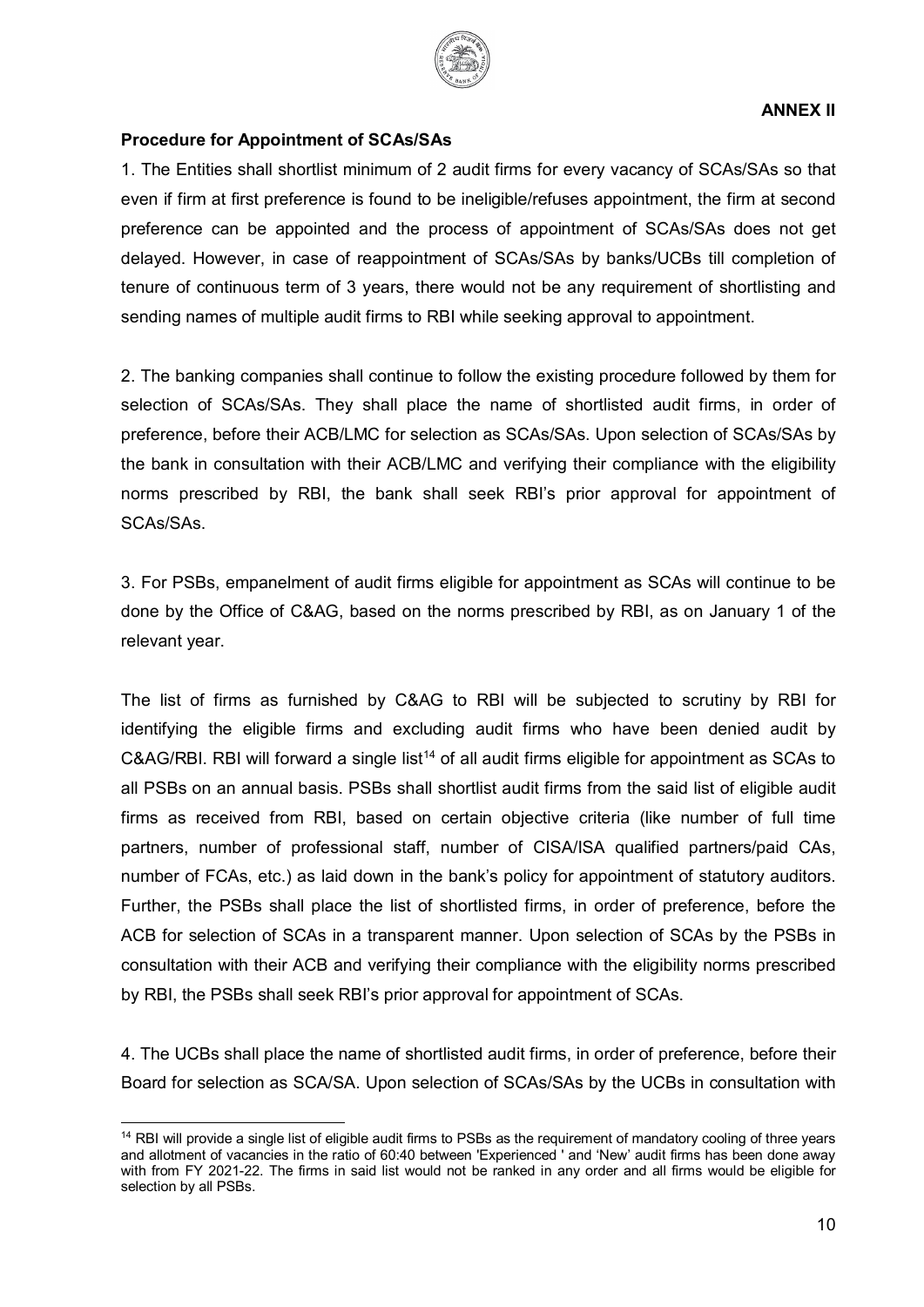

their Board and verifying their compliance with the eligibility norms prescribed by RBI, the UCBs shall seek RBI's prior approval for appointment of SCAs/SAs.

5. The Entities shall obtain a certificate, along with relevant information as per **Form B**, from the audit firm(s) proposed to be appointed as SCAs/SAs by the Entity to the effect that the audit firm(s) complies with all the eligibility norms prescribed by RBI for the purpose. Such certificate should be signed by the main partner/s of the audit firm proposed for appointment of SCAs/SAs of the Entities, under the seal of the said audit firm.

6. The Commercial Banks (excluding RRBs)/UCBs shall verify the compliance of audit firm(s) to the eligibility norms prescribed by RBI for the purpose and after being satisfied of their eligibility, recommend the names along with a certificate, in the format as per **Form C**, stating that the audit firm(s) proposed to be appointed as SCA/SA by them comply with all eligibility norms prescribed by RBI for the purpose.

7. While approaching the RBI for its prior approval for appointment of SCAs/SAs, Commercial Banks (excluding RRBs)/UCBs shall indicate their total asset size as on March 31<sup>st</sup> of the previous year (audited figures), forward a copy of Board/ACB Resolution (resolution not needed for foreign banks operating under branch mode) recommending names of audit firms for appointment as SCAs/SAs in the order of preference and also furnish information as per **Form B** and **Form C** as mentioned above, to facilitate expeditious approval of appointment/re-appointment of the concerned audit firm.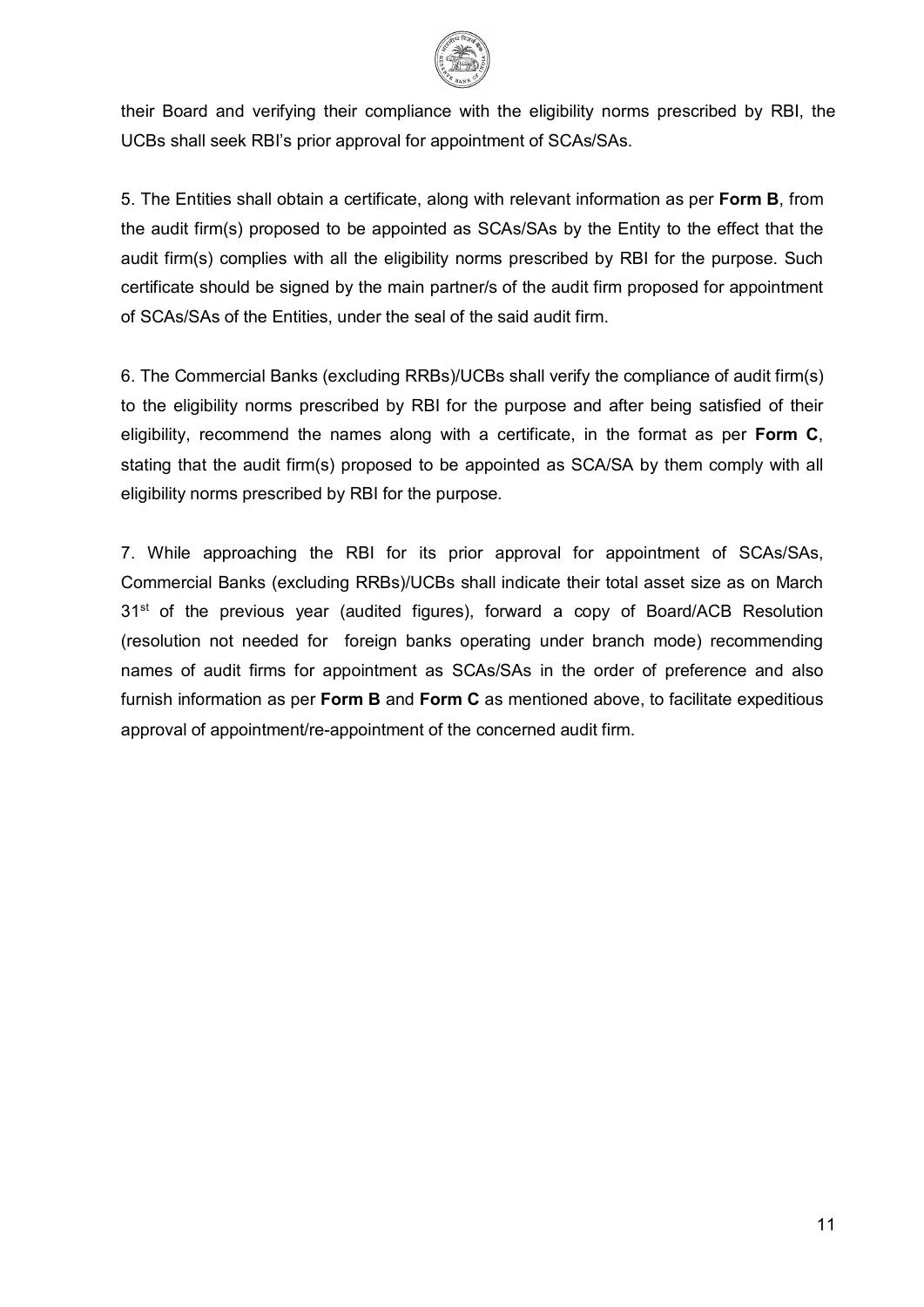

## **Information to be submitted by the NBFCs regarding appointment of SCA/SA**

The company has appointed M/s and the Chartered Accountants (Firm Registration Number \_\_\_\_\_\_\_\_\_\_\_\_\_\_\_\_) as Statutory Central Auditor (SCA)/Statutory Auditor (SA) for the financial year for their  $1<sup>st</sup>/2<sup>nd</sup>/3<sup>rd</sup>$  term.

2. The company has obtained eligibility certificate from (name and Firm Registration Number of the audit firm) appointed as SCA/SA of the company for FY \_\_\_\_along with relevant information in the format as prescribed by RBI.

3. The firm has no past association/association for \_\_\_\_\_\_ years with the company as SCA/SA/SBA.

4. The company has verified the said firm's compliance with all eligibility norms prescribed by RBI for appointment of SCAs/SAs of NBFCs.

**Signature** (Name and Designation) Date: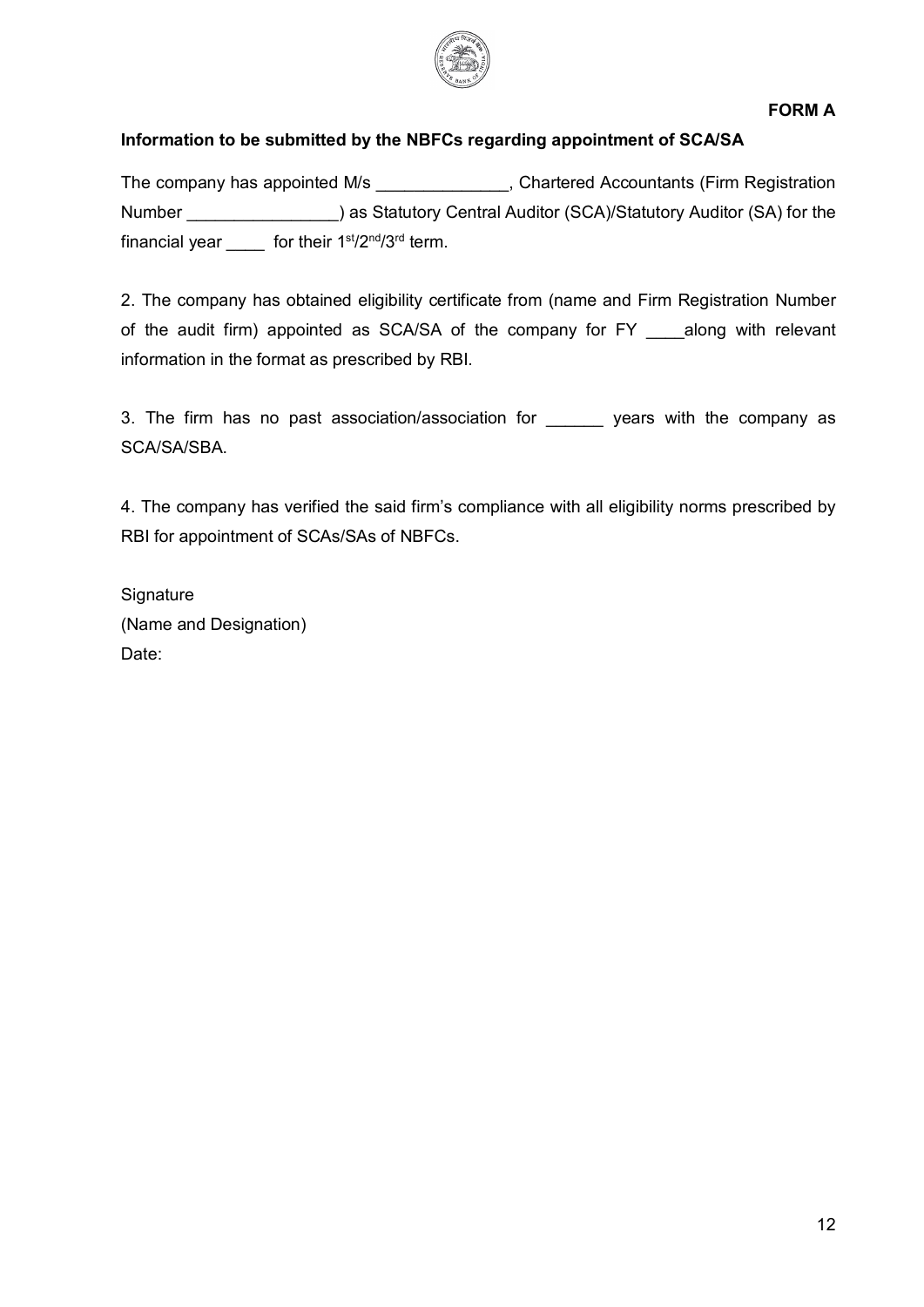

## **Eligibility Certificate from (Name and Firm Registration Number of the firm)**

| <b>Asset</b>        | Number of        | Out of          | <b>Number of</b> | <b>Number of</b> | <b>Number of</b>    |
|---------------------|------------------|-----------------|------------------|------------------|---------------------|
| Size of             | <b>Full-Time</b> | total FTPs,     | <b>Full Time</b> | <b>Years of</b>  | <b>Professional</b> |
| <b>Entity as</b>    | partners         | Number of       | Partners/        | <b>Audit</b>     | staff               |
| on 31 <sup>st</sup> | (FTPs)           | <b>FCA</b>      | <b>Paid CAs</b>  | Experience#      |                     |
| March of            | associated*      | <b>Partners</b> | with             |                  |                     |
| <b>Previous</b>     | with the         | associated      | <b>CISA/ISA</b>  |                  |                     |
| Year                | firm for a       | with the        | Qualification    |                  |                     |
|                     | period of        | firm for a      |                  |                  |                     |
|                     | three $(3)$      | period of       |                  |                  |                     |
|                     | years            | three $(3)$     |                  |                  |                     |
|                     |                  | years           |                  |                  |                     |
|                     |                  |                 |                  |                  |                     |

### **A. Particulars of the firm:**

**\*Exclusively associated in case of all Commercial Banks (excluding RRBs), and UCBs/NBFCs with asset size of more than** ₹ **1,000 crore**

#### **#Details may be furnished separately for experience as SCAs/SAs and SBAs**

#### **B. Additional Information:**

- (i) Copy of Constitution Certificate.
- (ii) Whether the firm is a member of any network of audit firms or any partner of the firm is a partner in any other audit firm? If yes, details thereof.
- (iii) Whether the firm has been appointed as SCA/SA by any other Commercial Bank (excluding RRBs) and/or All India Financial Institution (AIFI)/RBI/NBFC/UCB in the present financial year? If yes, details thereof.
- (iv)Whether the firm has been debarred from taking up audit assignments by any regulator/Government agency? If yes, details thereof.
- (v) Details of disciplinary proceedings etc. against firm by any Financial Regulator/Government agency during last three years, both closed and pending.

#### **C. Declaration from the firm**

The firm complies with all eligibility norms prescribed by RBI regarding appointment of SCAs/SAs of Commercial Banks (excluding RRBs)/UCBs/NBFCs (as applicable). It is certified that neither I nor any of our partners / members of my / their families (family will include besides spouse, only children, parents, brothers, sisters or any of them who are wholly or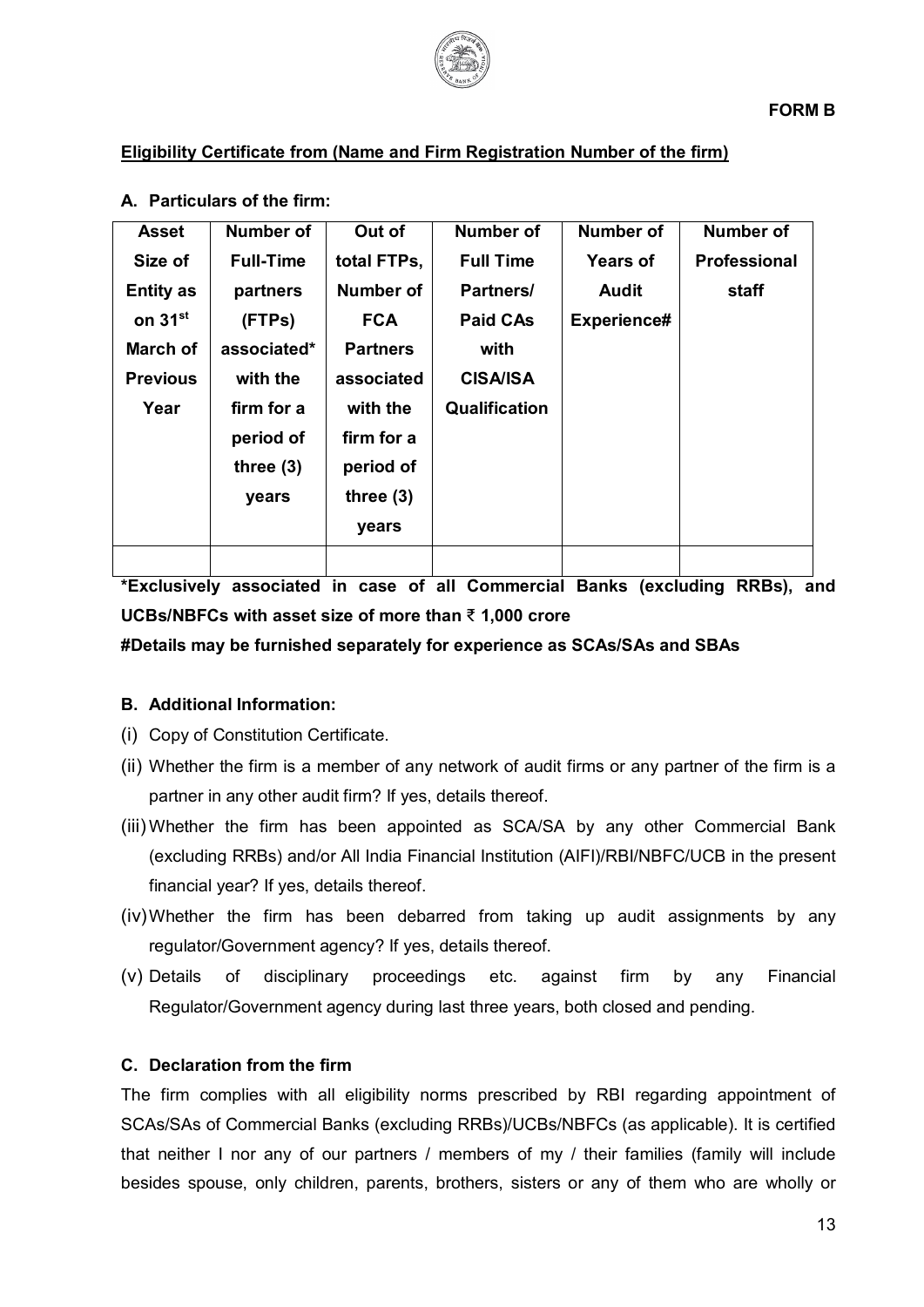

mainly dependent on the Chartered Accountants) or the firm / company in which I am / they are partners / directors<sup>[15](#page-13-0)</sup> have been declared as wilful defaulter by any bank / financial institution.

It is confirmed that the information provided above is true and correct.

Signature of the Partner (Name of the Partner) Date:

<span id="page-13-0"></span> $15$  For the purpose of this declaration, the credit facilities availed by companies where the partner of a firm has been appointed as non-executive director in a professional capacity having no financial interest shall not be included.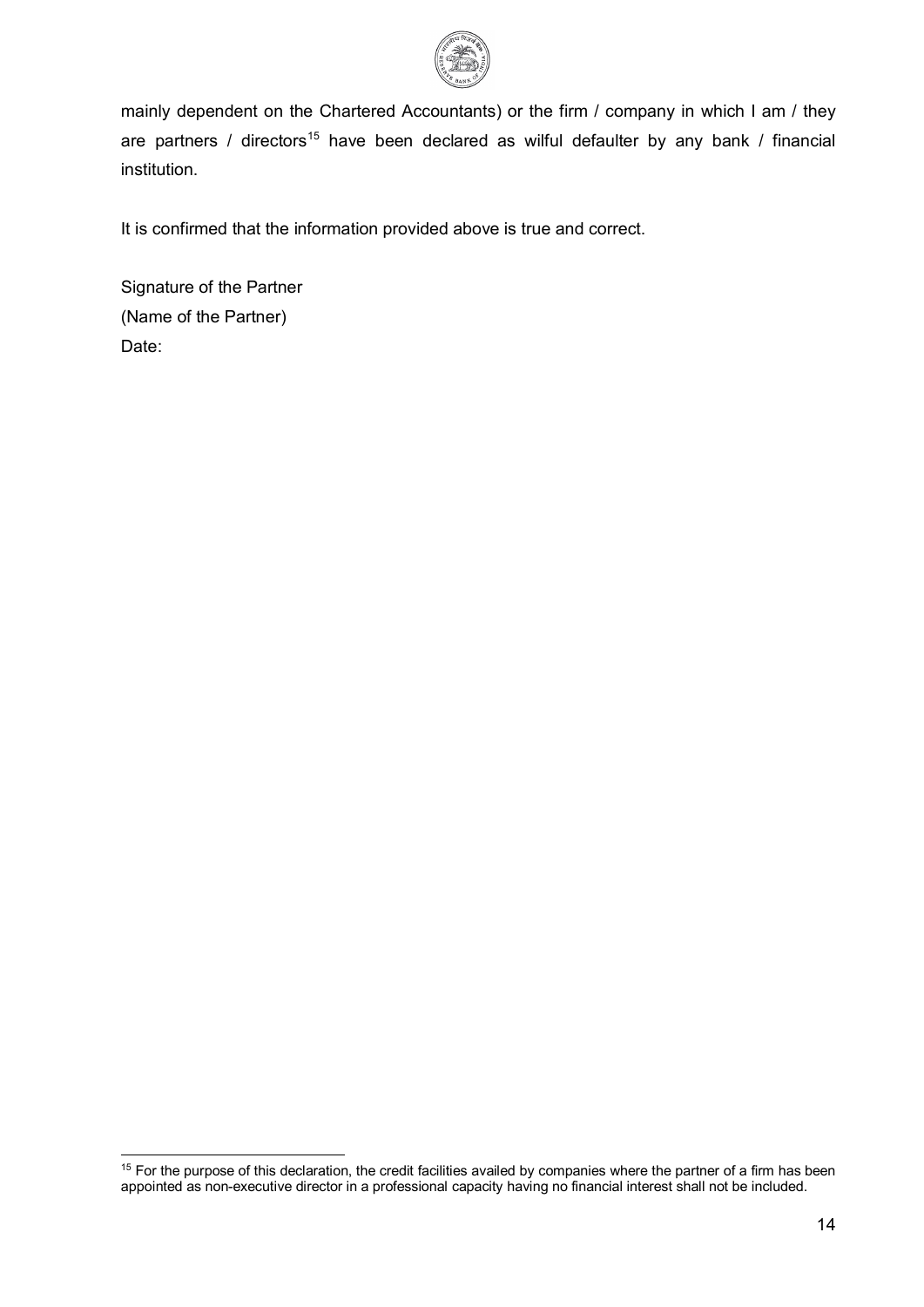

## **FORM C**

# **Certificate to be submitted by the Commercial Banks (excluding RRBs) and UCBs regarding eligibility of audit firm proposed to be appointed as SCA/SA**

The bank/UCB is desirous of appointing M/s The bank/UCB is desirous of appointing M/s Registration Number (SCA) as Statutory Central Auditor (SCA)/ Statutory Auditor (SA) for the financial year  $\qquad \qquad$  for their 1st/2<sup>nd</sup>/3<sup>rd</sup> term and therefore has sought the prior approval of RBI as per the section 30(1A) of the Banking Regulation Act, 1949/ Section 10 (1) of the Banking Companies (Acquisition and Transfer of Undertakings) Act, 1970/1980/ Section 41(1) of SBI Act, 1955.

2. The bank/UCB has obtained eligibility certificate (copy enclosed) from (name and Firm Registration Number of the audit firm) proposed to be appointed as Statutory Central Auditor (SCA)/Statutory Auditor of the bank/UCB for FY \_\_\_\_\_ along with relevant information (copy enclosed), in the format as prescribed by RBI.

3. The firm has no past association/association for years with the bank/UCB as SCA/SA/SBA.

4. The bank/UCB has verified the said firm's compliance with all eligibility norms prescribed by RBI for appointment of SCAs/SAs of Commercial Banks (excluding RRBs)/UCBs.

**Signature** (Name and Designation) Date: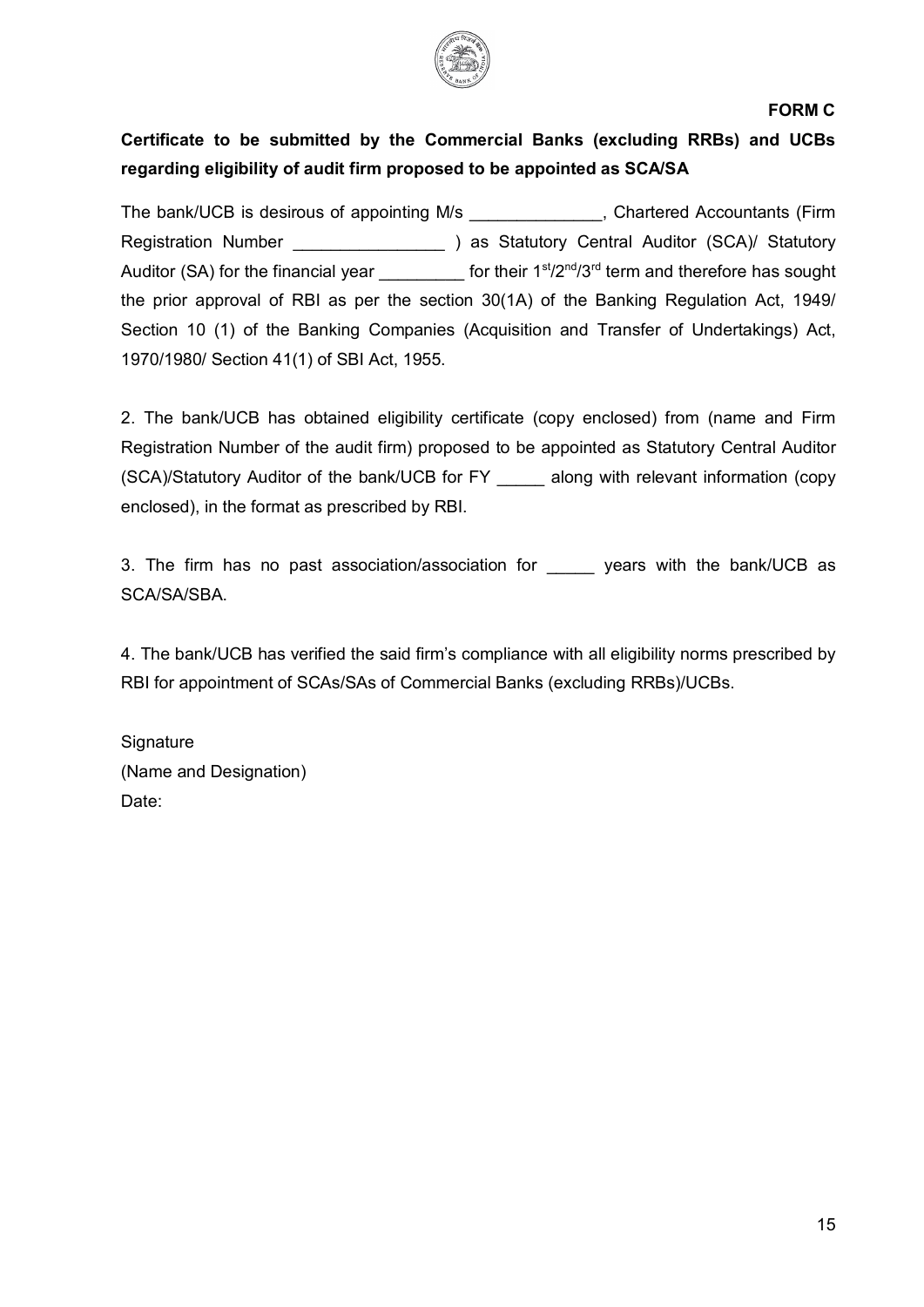

# **Table 1 – List of Circulars/Instructions superseded by this Circular**

| SI.            | <b>Circular/Instruction No.</b>     | <b>Date</b>      | <b>Subject</b>                                                                  |
|----------------|-------------------------------------|------------------|---------------------------------------------------------------------------------|
| No.            |                                     |                  |                                                                                 |
| $\mathbf{1}$   | DBOD.No.App.BC.57/C.452(K)-83       | July 07, 1983    | Appointment<br>of<br>Statutory                                                  |
|                |                                     |                  | Auditors as Internal Auditors of                                                |
|                |                                     |                  | <b>Banks</b>                                                                    |
| 2              | DBOD.No.APP.BC.101/C.452(K)-83      | December 15,     | Audit<br>Statutory<br>by<br>External                                            |
|                |                                     | 1983             | <b>Auditors</b>                                                                 |
| 3              | DBOD.No.App.BC.107/C.452(K)-84      | November 13,     | of<br>Statutory<br>Appointment                                                  |
|                |                                     | 1984             | Auditors as Internal Auditors of                                                |
|                |                                     |                  | <b>Banks</b>                                                                    |
| $\overline{4}$ | DBOD.No.App.BC.28/C.452(K)-85       | March 12, 1985   | of<br>Statutory<br>Appointment                                                  |
|                |                                     |                  | Auditors as Internal Auditors of                                                |
|                |                                     |                  | <b>Banks</b>                                                                    |
| 5              | DOS.No.BC.9/08.91.001/94            | August 17, 1994  | Section 30(1A) of The Banking                                                   |
|                |                                     |                  | Regulation<br>1949<br>Act,                                                      |
|                |                                     |                  | Appointment<br>of<br>Statutory                                                  |
|                |                                     |                  | <b>Auditors</b>                                                                 |
| 6              | DOS.No.BC.10/08.91.002/94           | August 17, 1994  | Section 30(1A) of The Banking                                                   |
|                |                                     |                  | Regulation<br>1949<br>Act,                                                      |
|                |                                     |                  | Appointment<br>of<br>Statutory                                                  |
|                |                                     |                  | <b>Auditors</b>                                                                 |
| $\overline{7}$ | DBS.No.ARS.BC.8/08.91.001/2000-2001 | January 30, 2001 | Appointment of Statutory Central                                                |
|                |                                     |                  | <b>Auditors</b><br>for<br>Indian<br>Private<br><b>Sector Banks</b>              |
| 8              | DBS.No.ARS.BC.12/08.91.001/2000-    |                  |                                                                                 |
|                | 2001                                | May 8, 2001      | Appointment of Statutory Central<br>Indian<br><b>Auditors</b><br>for<br>Private |
|                |                                     |                  | <b>Sector Banks</b>                                                             |
| 9              | DBS.ARS.No.BC.08/08:91:001/2003-04  | March 26, 2004   | Assessment of Performance of                                                    |
|                |                                     |                  | <b>Statutory Auditors</b>                                                       |
| 10             | DBS.ARS.No.B.C.15/08.91.001/2004-05 | January 6, 2005  | Appointment<br>Statutory<br>of                                                  |
|                |                                     |                  | <b>Auditors</b><br>Obtention<br>of<br>$\blacksquare$                            |
|                |                                     |                  | Declaration of Indebtedness                                                     |
| 11             | DBS.ARS.No.BC.7/08.91.001/2006-07   | April 24, 2007   | Special Assignments other than                                                  |
|                |                                     |                  | Statutory Audit to Audit Firms by                                               |
|                |                                     |                  | <b>Banks</b>                                                                    |
|                |                                     |                  |                                                                                 |